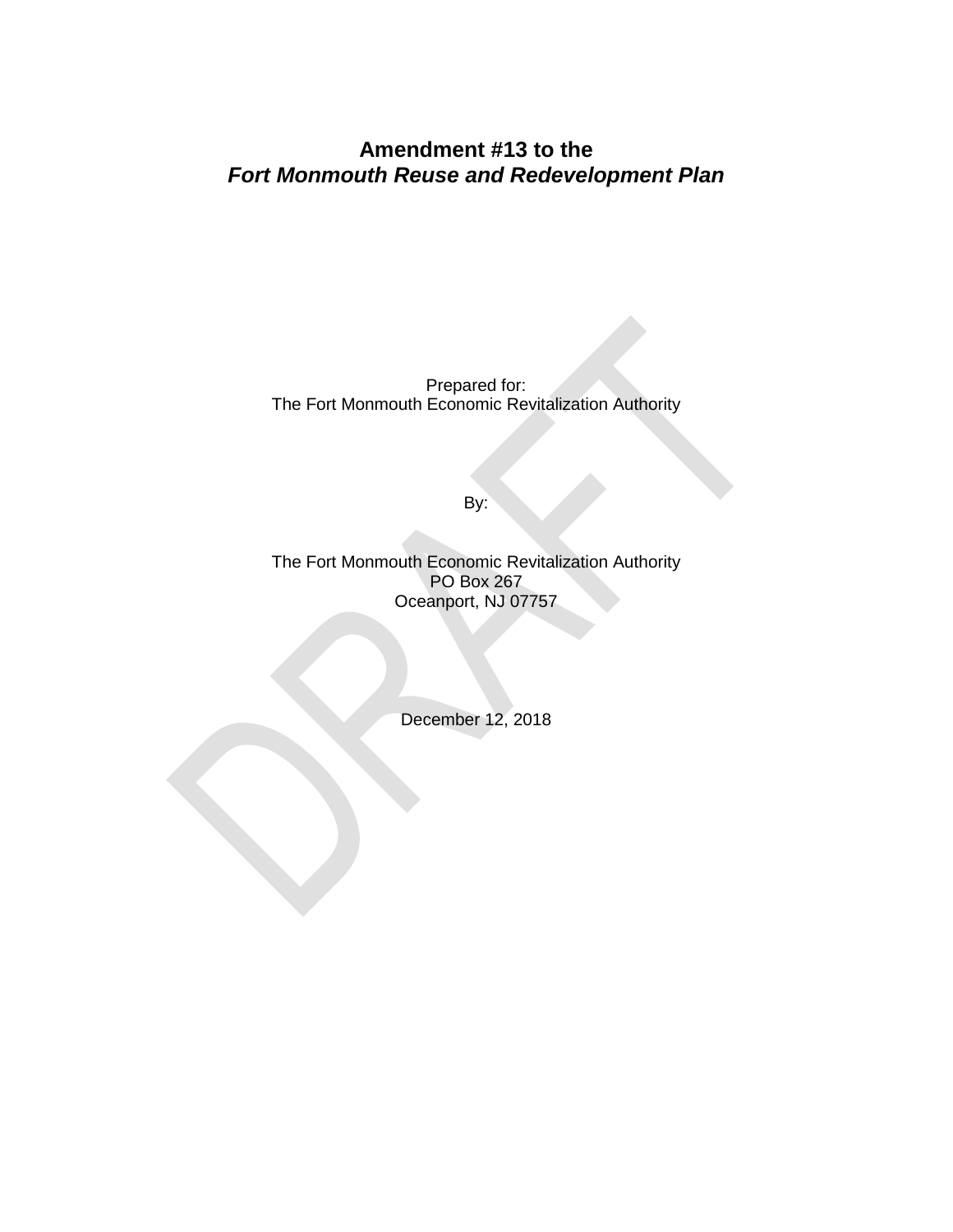# **Table of Contents**

| Ι.  |                                                                           |  |
|-----|---------------------------------------------------------------------------|--|
| Ш.  |                                                                           |  |
| Ш.  | Relationship to Elements, Objectives and Principles of the Reuse Plan and |  |
|     |                                                                           |  |
|     |                                                                           |  |
|     |                                                                           |  |
| IV. | Relationship to State, County and Municipal Planning Objectives  14       |  |
|     |                                                                           |  |
|     |                                                                           |  |
|     | Fort to Village Plan: A Vision for Oceanport's Fort Monmouth14            |  |
|     |                                                                           |  |
| V.  |                                                                           |  |

# **List of Tables and Figures**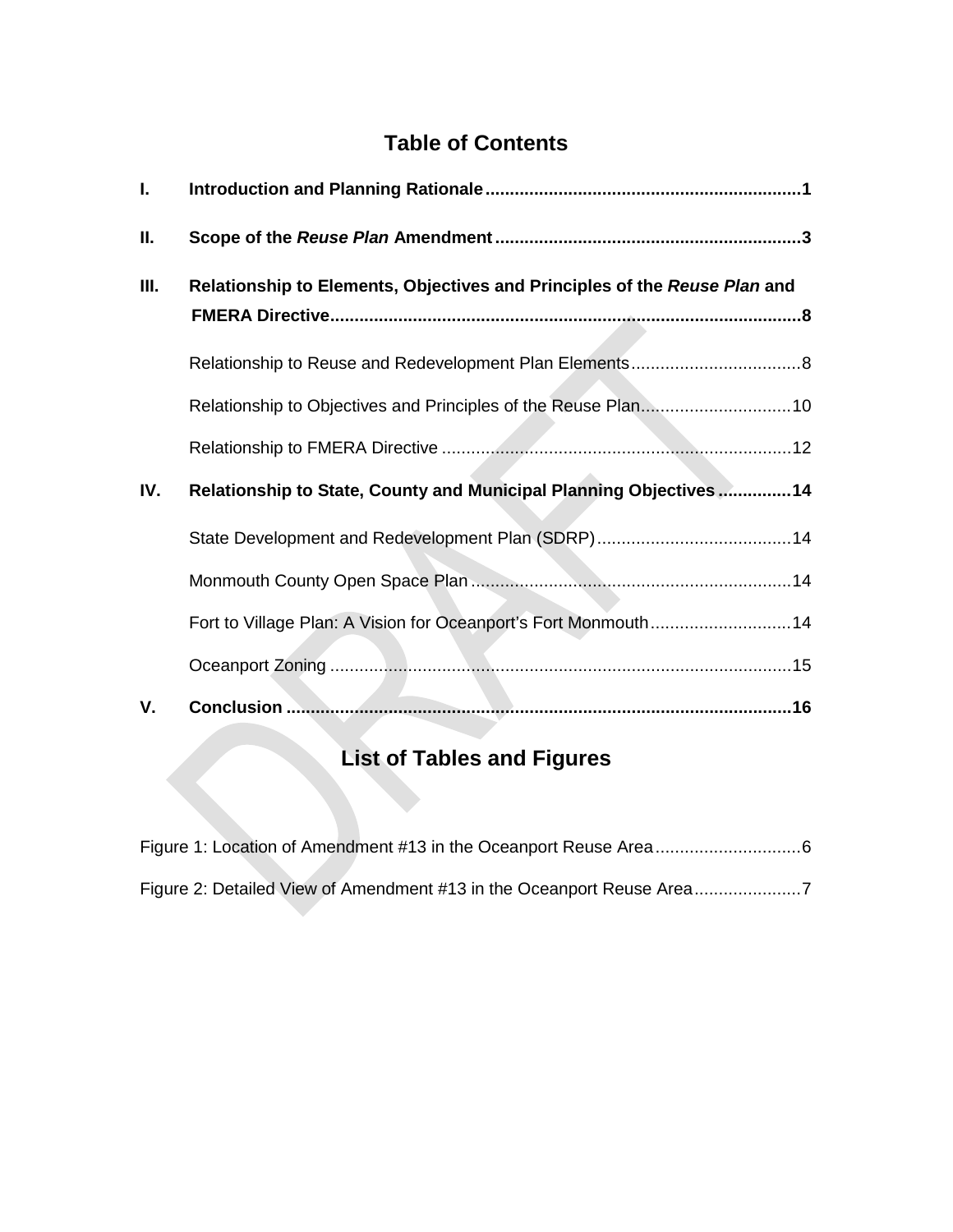## <span id="page-2-0"></span>**I. Introduction and Planning Rationale**

Pursuant to P.L.2010, c. 10 (N.J.S.A. 52:27I-18 et. seq.), the Fort Monmouth Economic Revitalization Authority ("FMERA") is considering amending the *Fort Monmouth Reuse and Redevelopment Plan* (the "*Reuse Plan*" and "Plan") to provide the option for an alternative development scenario on a parcel (the "Subject Parcel" or "Property") on the former Fort Monmouth property in the Borough of Oceanport, New Jersey ("Oceanport Reuse Area") known as the "Squier Hall Parcel". This amendment to the *Reuse Plan* contemplates the reuse of the Building 283 (Squier Hall) for higher education classrooms and ancillary uses, permits the demolition of Buildings 291 and 295 and allows for institutions of higher education and all ancillary uses, which include, but are not limited to, classrooms, labs, libraries, residence halls, parking garages, arts centers, athletic facilities, both buildings and fields, cafeterias, bookstores, and similar uses that are typical to a college campus.

This amendment does not purport to delete any provisions of the *Reuse Plan* but rather supplements the Plan by proposing alternative development scenarios for the Subject Parcel. Under N.J.A.C. 19:31C-3.19(a)(1), principal land uses permitted in the *Reuse Plan* are specifically permitted under the Land Use Rules. Thus, this amendment is incorporated into the Land Use Rules for the Reuse Area in a manner similar to an "overlay zone," whereby an alternative set of requirements are superimposed on the area allowing for alternative land use scenarios to be realized. With regard to the alternative land use scenario, the overlay zoning provides alternative opportunities for development that do not apply unless the land is developed in accordance with the purposes for which the overlay zoning is adopted.

This amendment, referred to as "Amendment #13", maintains the land use concepts and plans articulated in the *Reuse Plan*, but also permits alternative development scenarios for the parcels listed above. This is the sixth amendment to the *Reuse Plan* for the Oceanport Reuse Area. Amendment #2 permitted the reuse of the Patterson Army Health Clinic as a medical clinic. Amendment #4 allowed for office/ research uses in Russel Hall (Building 286) and permitted the Dance Hall (Building 552) to be reused for commercial/retail uses including outdoor dining accessory uses and provided for the maintenance of Van Kirk Park as open space. Amendment #6 allowed for a 13-acre parcel in the southern section of the Oceanport Reuse Area to be reused by the Borough of Oceanport and a 3 acre parcel to be developed as a County emergency homeless shelter; the *Reuse Plan* contemplated these government/civic/institutional uses of the Oceanport Reuse Area, but in other locations. In particular, the *Reuse Plan* called for a 15,000 square foot emergency shelter to be located on the Squier Hall parcel in Building 288. Amendment #6 moved that use to the new 3-acre site and designated Building 288 to be used for office and/or open space. Amendment #7 allowed for Building 114 (the Fitness Center) to be reused as a privately operated commercial recreation facility, and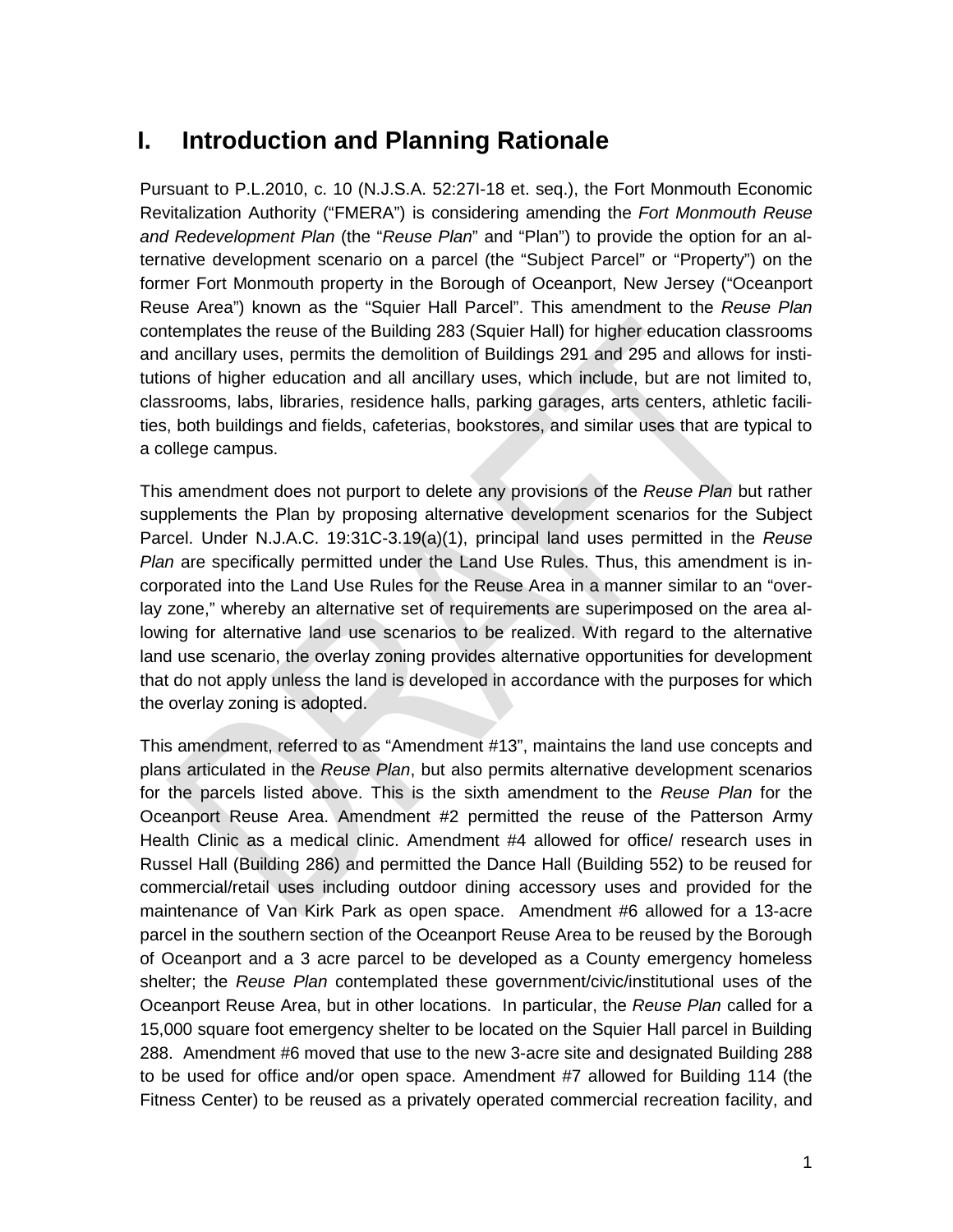Amendment #11 allowed for a variety of commercial and office uses on the Allison Hall parcel, including a boutique hotel to be built on site.

This amendment is consistent with the planning objectives and principles articulated in the *Reuse Plan* and is necessary to fulfill the Authority's main objectives—specifically job creation, economic development, and leveraging existing Fort assets.

The Fort Monmouth *Reuse and Redevelopment Plan* involved years of careful consideration and study as well as an extensive effort to draw input from local residents, the three host municipalities and the County, State and Federal government. As such, this amendment does not change the underlying Plan vision for the Oceanport Reuse Area. Instead, it provides land use options that afford FMERA the necessary flexibility to respond to changed circumstances in a manner that does not compromise the overall *Reuse Plan* goals and objectives.

The following chapter describes the nature and scope of the amendment, while succeeding chapters discuss its relationship to the elements, objectives and planning principles of the *Reuse Plan*, as well as to FMERA's own directive, and to relevant State, County and Municipal planning objectives.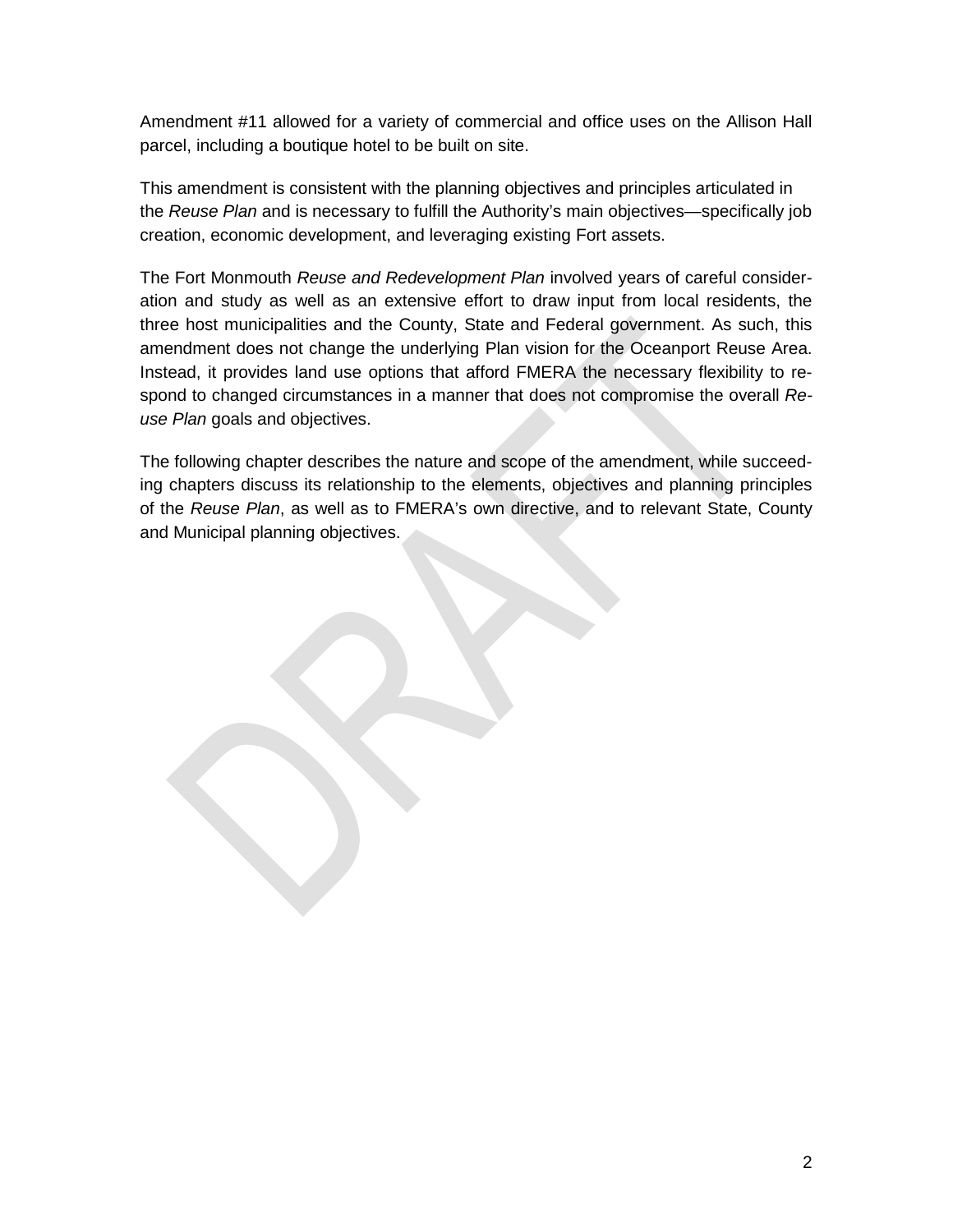## <span id="page-4-0"></span>**II. Scope of the** *Reuse Plan* **Amendment**

This amendment to the *Reuse Plan* is intended to allow for alternative land uses in the Oceanport Reuse Area. The Fort Monmouth properties in Oceanport total approximately 419 acres and are bounded generally by New Jersey Transit's North Jersey Coast Line, Main Street and Oceanport Creek to the south, Parkers Creek to the north, and the former Fort properties in Eatontown to the west. The *Reuse Plan* envisions redevelopment of this area for approximately 1.75 million square feet of non-residential space and 720 residential units. Such development would include: a high-tech/green industry cluster, education/medical campus, a neighborhood center, a boutique hotel and spa, and expansive green space including the historic Parade Ground.

This amendment maintains the development concepts and plans articulated in the *Reuse Plan* but further permits alternative development scenarios on the Squier Hall parcel located in the Oceanport Reuse Area. The details of the alternative development scenario contemplated in this amendment are provided below.

#### **The Squier Hall Parcel:**

The Squier Hall Parcel is a  $\pm 26.8$ -acre parcel of land located on Sherill Avenue in the Oceanport Reuse Area. The parcel is bordered by Parkers Creek to the north. It is currently improved with Building  $\#283$  which is a  $\pm 76,538$  gross square foot building known as Squier Hall. Squier Hall was constructed in 1935 and was built as the first permanent Signal Corps laboratory but was later used as office space for the Program Executive Office/ Enterprise Information Systems and the Defense Information Systems Agency. Squier Hall is listed as a contributing building in the Fort Monmouth Historic District. Other buildings on the parcel include Buildings #288, #291, #292, #293, #295 and #296. None of these buildings are listed as contributing historic buildings in the Fort Monmouth Historic District. The extant buildings on the parcel total ±77,297 square feet.

The *Reuse Plan* envisioned that Squier Hall would be reused as office space or for educational reuse and that buildings #291 and #295 would be reused for general administrative purposes. Building #288 was intended for reuse as the County Homeless Shelter. However, Amendment #6 moved the shelter to another location. The remaining buildings onsite, i.e., Buildings #292, #293 and #296, would be demolished. The *Reuse Plan* planned that the Squier Hall parcel would be part of the High Tech and Green Industry Campus, with the Squier Hall parcel to be used specifically for office and educational uses. This portion of the Reuse Area provides an opportunity to leverage existing hightech facilities, infrastructure, and the intellectual capital of a skilled area work force. It is intended to serve as an educational showpiece and to become the area's main knowledge center.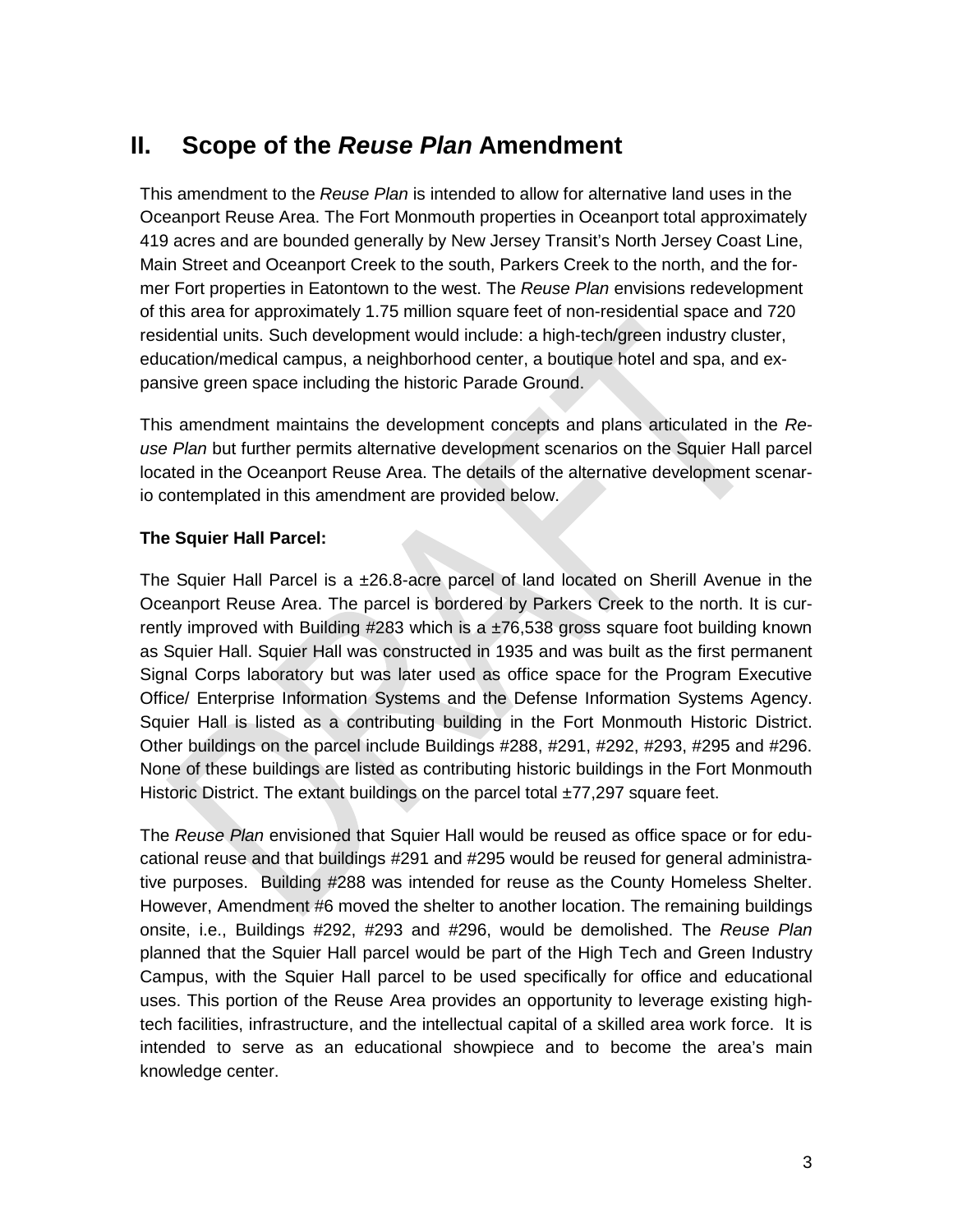Amendment #13 would permit the demolition of Buildings #291 and #295 and allow for the development of a college campus<sup>[1](#page-5-0)</sup> on the Squier Hall Parcel.

The college campus would be permitted to include the following on the Subject Parcel:

- The reuse of Squier Hall (Building 283) for classroom space;
- A 5 story/ 65' high residence hall, not to exceed 95,000 square feet;
- A 5 story/ 70' high academic lab building and visual arts center;
- A 5 story/ 65' high athletic center;
- A 2 story/ 80' high performing arts center;
- A 5 story/ 72' high parking garage;
- Surface parking lots;

 $\overline{a}$ 

- Practice athletic fields and ancillary support sheds and field houses;
- A nature preserve and nature trails;
- The creation of a 12-foot wide multi-use trail throughout the property connecting to properties to the east and west;
- The maximum permitted floor area ratio (FAR) for the entire campus not to exceed 1.00;
- The maximum lot coverage for the entire campus not to exceed 60%;
- A minimum front yard setback of 20 feet with no maximum;
- A minimum 15-foot side yard setback;
- A minimum 25-foot rear yard setback;
- Surface parking areas should be set back from street-facing lot lines, as well as from interior or rear lot lines shared with adjacent uses at least 5 feet;
- Where more than 25 parking spaces are provided in any surface parking area, at least 2 percent of the interior area of the lot should be landscaped with trees and low plantings; and
- Where more than 50 parking spaces are provided in any surface parking lot, or where any parking spaces are located more than 125 feet from the primary building entrance, pedestrian walkway(s) should be provided through the parking lot, running either parallel or perpendicular to the primary building;
- A parking ratio of 0.25 stalls per seat for academic buildings; and
- Such other and additional uses that are encompassed by the definition of College Campus.

<span id="page-5-0"></span> $1$  A College Campus should be defined as: an institution of higher education and all ancillary uses, which include, but are not limited to, classrooms, labs, libraries, residence halls, parking garages, arts centers, athletic facilities, both buildings and fields, cafeterias, bookstores and similar uses that are typical to a college campus.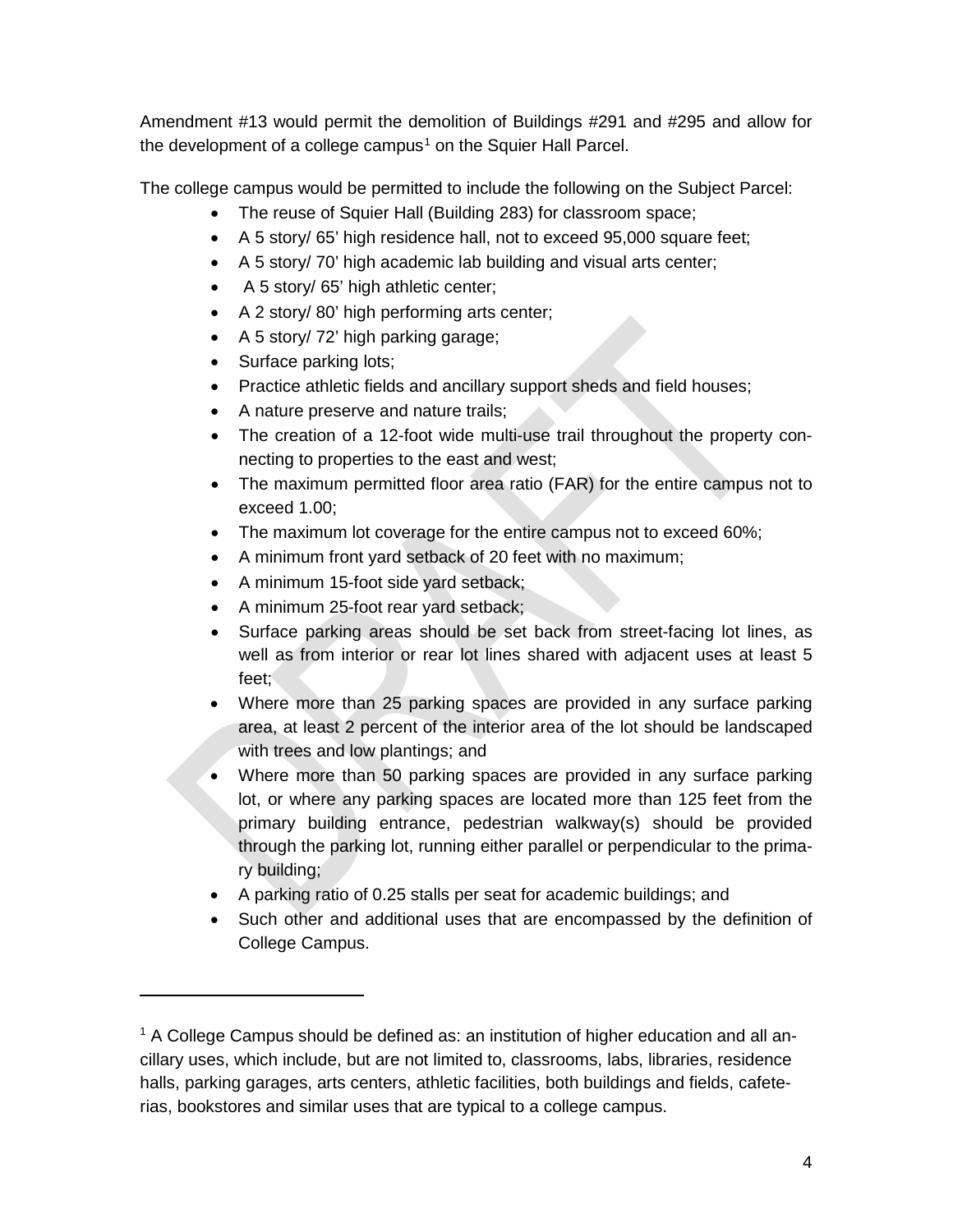Please see *Figure 1: Location of Amendment #13 in the Oceanport Reuse Area* which shows the location of this amendment in the context of the larger Oceanport Reuse Area. Please also see *Figure 2: Detailed View of Amendment #13 in the Oceanport Reuse Area* which focuses on the Subject Parcel.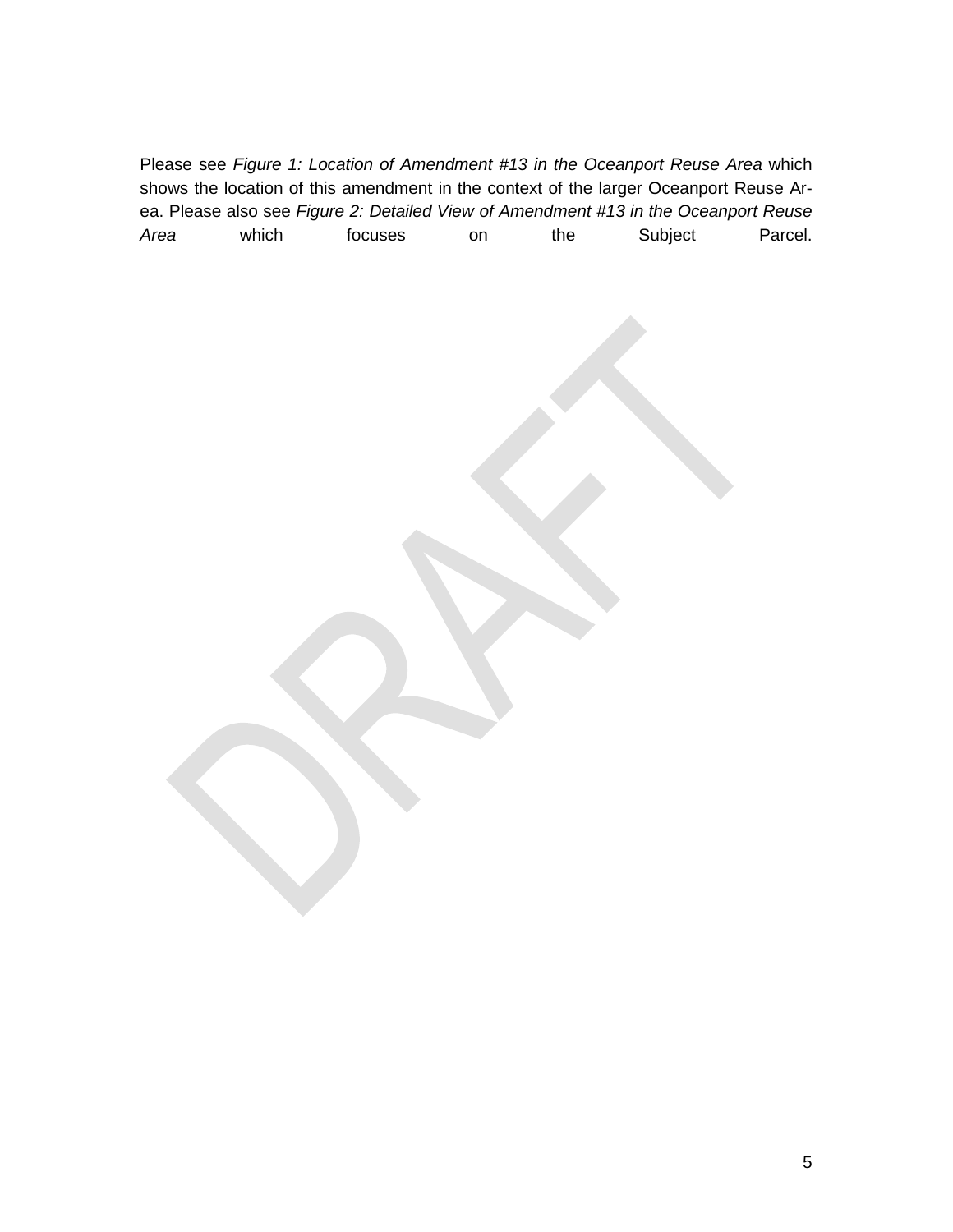<span id="page-7-0"></span>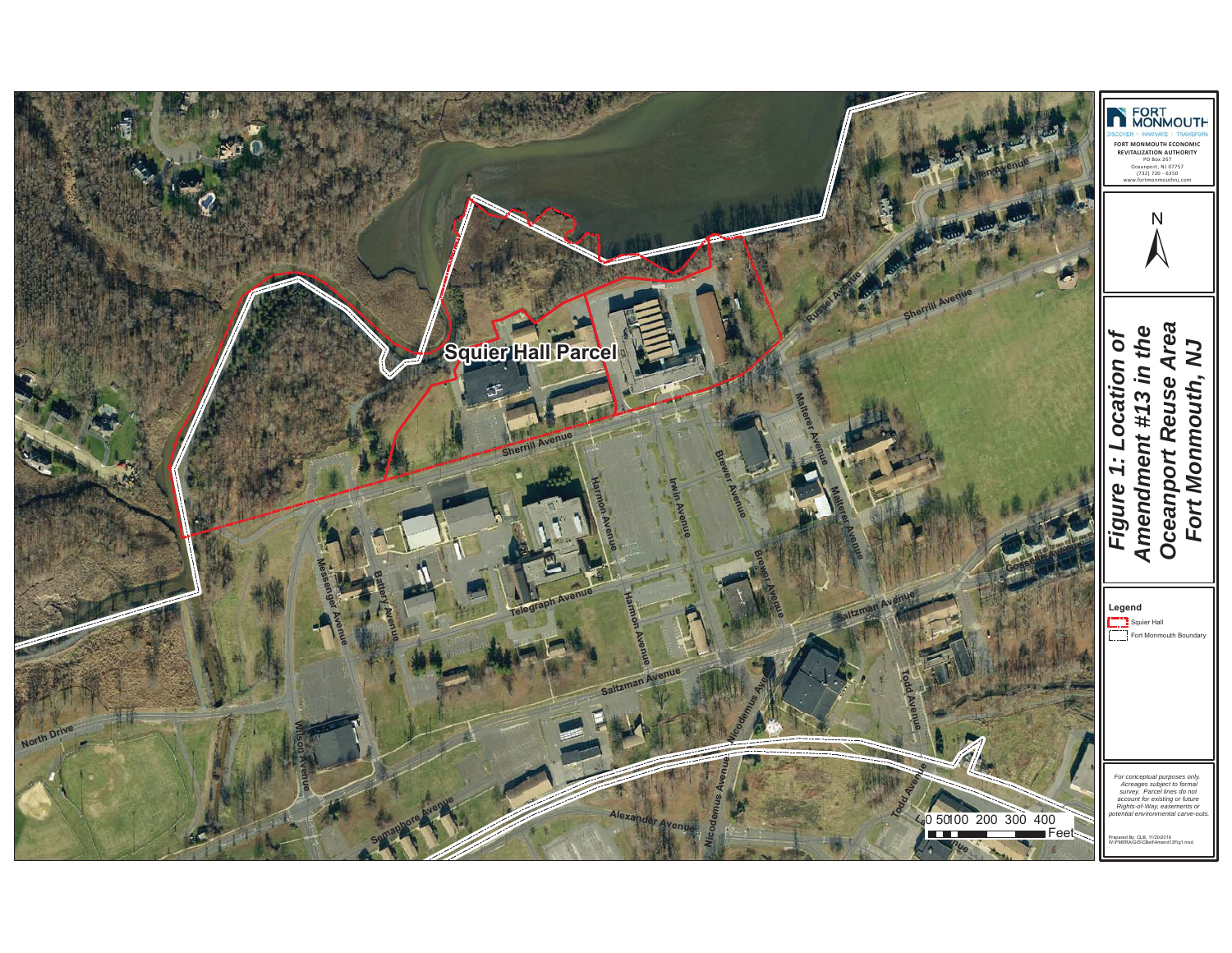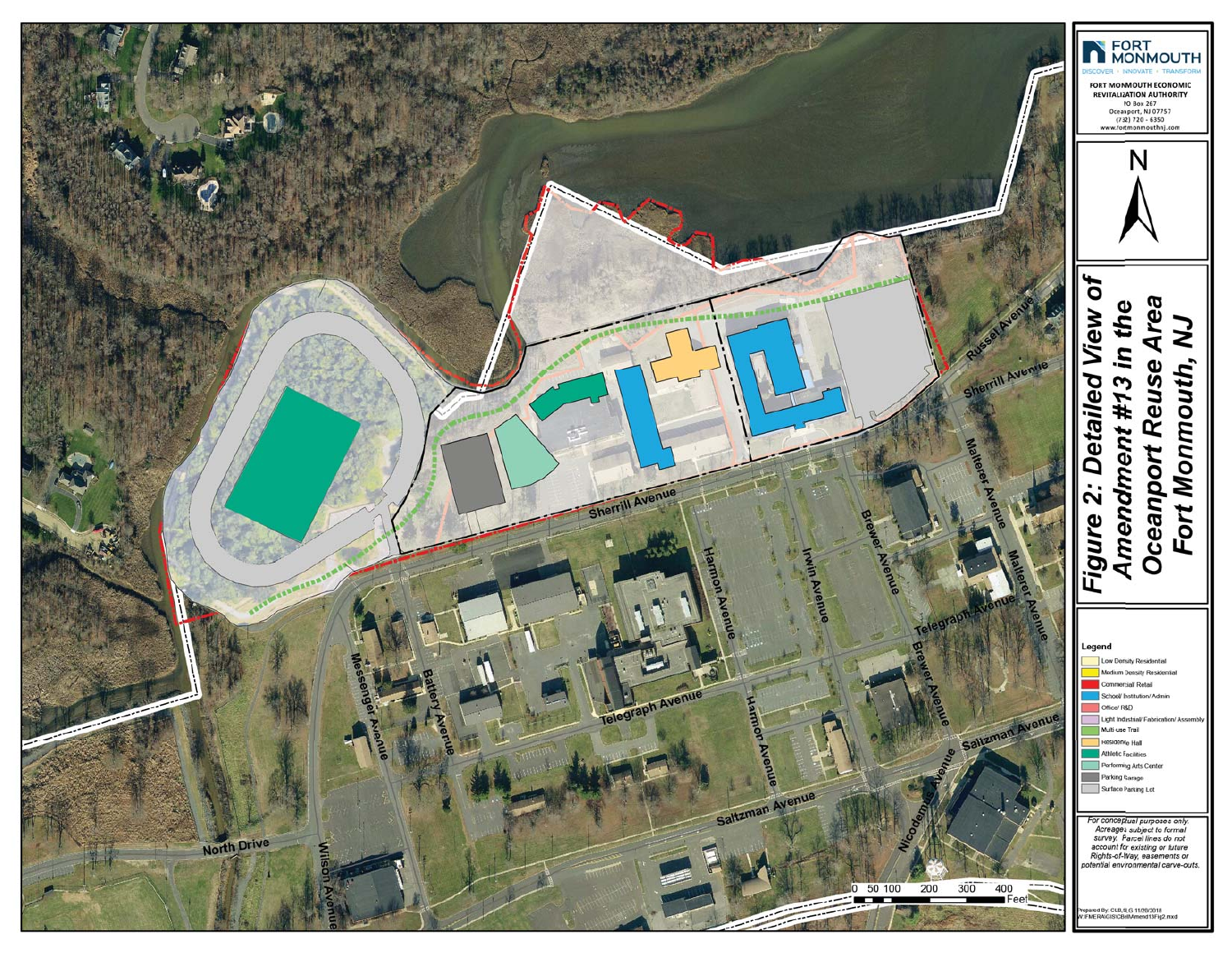# <span id="page-9-0"></span>**III. Relationship to Elements, Objectives and Principles of the** *Reuse Plan* **and FMERA Directive**

#### <span id="page-9-1"></span>*Relationship to Reuse and Redevelopment Plan Elements*

In considering the impacts of the *Reuse Plan* amendment, the following *Reuse Plan* elements were considered: land use and circulation, infrastructure, environmental issues, historic preservation and community impacts. The relationship between the amendment and these Plan elements are described below.

#### *Land Use and Circulation*

#### *Total Non-Residential Square Footage Yield*

This amendment continues to allow for the reuse of the ±76,538 square foot Squier Hall for education reuse but specifically allows it to be used for higher education classrooms and ancillary education uses. As compared to the *Reuse Plan,* this amendment would permit and additional ±389,093 square feet of non-residential uses not anticipated in the *Reuse Plan,* not to exceed a FAR of 1.0 at any time throughout the Squier Hall Campus Parcel.The *Reuse Plan* called for an additional ±46,257 square feet of office/ education reuse on the site in addition to Squier Hall. This amendment retains the  $\pm 76.538$  square foot Squier Hall reuse anticipated in the *Reuse Plan* and permits a total additional ±435,350 square feet of non-residential uses*.* The total square footage of non-residential uses on site is not to exceed a Floor Area Ratio (FAR) of 1.00 across the campus.

#### *Total Residential Development Yield*

This amendment permits 720 residential dwelling units, which is the same number of residential units as was contemplated in the *Reuse Plan* and subsequent amendments to the Oceanport Reuse Area.

#### *Compatibility with Surrounding Land Uses*

The uses contemplated in this amendment are compatible with the surrounding land uses anticipated in the *Reuse Plan* and subsequent amendments. Although it was initially the primary laboratory and headquarters for the Signal Corps from 1935 - 1954, Squier Hall has been renovated several times to serve as office space. This amendment contemplates that the building will be reused for classroom space. Buildings #288, #291, #292, #293, #295, and #296 will be demolished. This amendment also permits an additional ±389,093 square feet of buildings associated with a college campus than was not anticipated in the *Reuse Plan*. Additionally, this amendment allows for a parking garage and additional surface parking lots that were not anticipated in the *Reuse Plan.* These uses are compatible with the uses contemplated for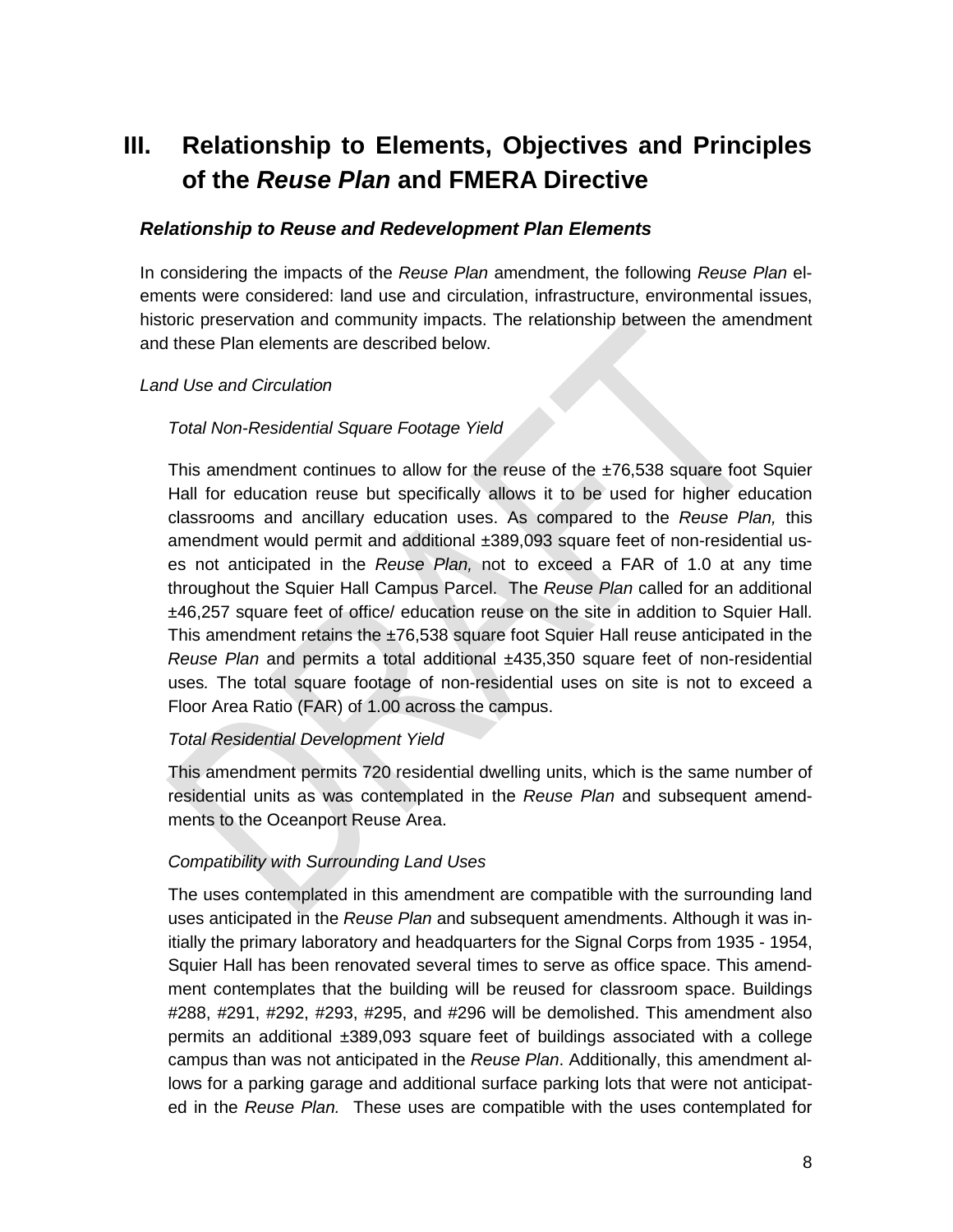Squier Hall. Additionally, the location of these buildings on Sherill Avenue is consistent with the uses contemplated in the High Tech and Green Industry Campus in the *Reuse Plan.*

#### *Circulation*

The roadway configuration contemplated for Sherill Avenue and the multi-purpose trail throughout the site in this amendment are consistent with the "Transportation Circulation Improvement Goals" established in the *Reuse Plan*. As such, this amendment would not adversely impact any of the "Transportation Circulation Improvement Goals" established in the *Reuse Plan*.

#### *Open Space*

The "Recreation Plan in 2028" contemplated areas of open passive space along Parker Creek and along the western portion of this parcel. This amendment allows for a similar sized area of open space along the creek and for active recreation areas in the western portion of the parcel. As such, this amendment does not adversely impact any active recreation or open space contemplated in the *Reuse Plan*. Additionally, this amendment contemplates the creation of a 12-foot multi-purpose trail throughout the site which is consistent with the *Reuse Plan.*

#### *Sustainability*

This amendment would not preclude incorporation of any of the sustainability measures outlined in the *Reuse Plan* and is consistent with all other development contemplated on the former Fort properties. Specifically, preservation and reuse of Squier Hall would further the *Reuse Plan'*s green building sustainability goal to maximize the adaptive reuse of existing buildings and infrastructure.

#### *Infrastructure*

As indicated in the *Reuse Plan*, impacts on the existing gas, electric, water, wastewater and telephone utilities servicing Fort Monmouth will have to be evaluated at site plan review for a specific project. This assessment is unaffected by the amendment.

#### *Traffic*

There may be an increase in traffic generated by the additional square footage associated with this amendment. A detailed traffic analysis would be prepared as part of any site plan review related to the reuse and/or development of this parcel. Any necessary traffic mitigation would be addressed at that time.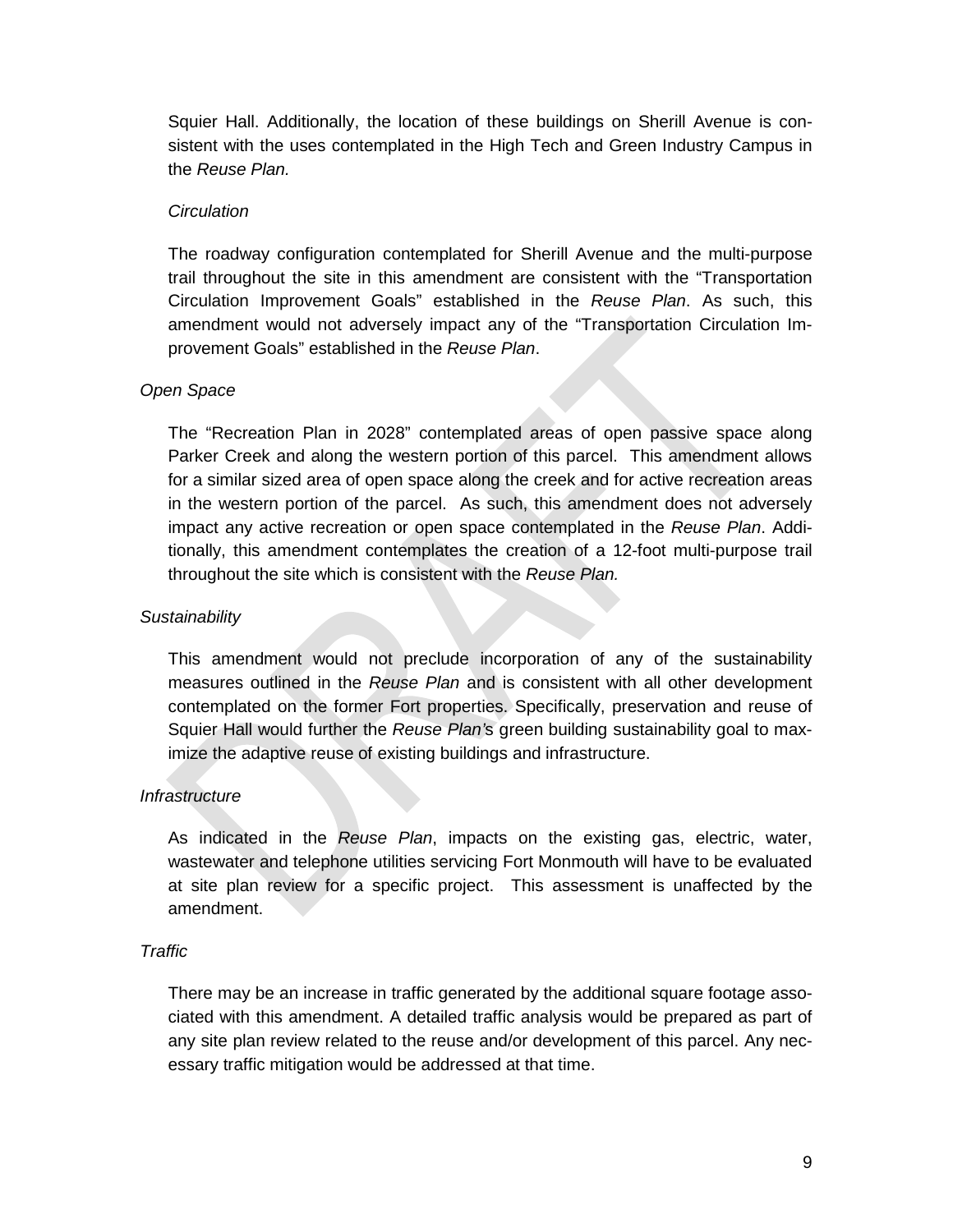#### *Environmental Issues*

The portions of this parcel anticipated to be developed by this amendment are not environmentally constrained per Geographic Information System (GIS) layers provided by the New Jersey Department of Environment Protection (NJDEP). Any environmentally constrained areas within the Squier Hall Parcel would be preserved and protected accordingly. Areas of the site containing landfills will be appropriately capped by the Army and portions are intended to remain as open space.

#### *Historic Preservation*

Building #283 is part of the Fort Monmouth Historic District and will be preserved as part of this amendment. The development of a college campus on this parcel is not expected to have any adverse impacts on the Fort's historic resources.

#### *Community Impacts and Affordable Housing*

As noted in the *Reuse Plan*, the host communities, including Oceanport, rely on taxation for the largest portion of their municipal revenues. The Fort's closure, and the resulting loss of Defense contractor jobs is expected to result in a larger share of the tax burden falling to residential property owners. The potential offered by this amendment to attract college-aged students and develop a future workforce on Fort Monmouth in conjunction with the technology campus planned for the adjacent McAfee Center would likely increase the amount of non-residential tax ratables, and thereby lessen the burden on local residents.

The higher education uses contemplated for the Squier Hall Parcel in this amendment typically generate more positive fiscal impacts for a municipality, i.e., generate more tax revenues, than do other land uses, including residential development. Additional non-residential square footage on the Subject Parcel are expected to have a positive fiscal impact on the tax base of Oceanport. The higher education uses would not generate an increase in the number of school children. Because no change in the total residential development yield is envisioned, there would be no direct impact on the construction of affordable housing as delineated in the *Reuse Plan*.

### <span id="page-11-0"></span>*Relationship to Objectives and Principles of the Reuse Plan*

The amendment would fulfill the objectives and planning principles outlined in the *Reuse Plan*. Those planning objectives articulated in the *Reuse Plan* include the following:

• *Be consistent with State, County, and Municipal planning policies.* The amendment is consistent with State, County, and Municipal planning policies, as set forth in the ensuing chapter.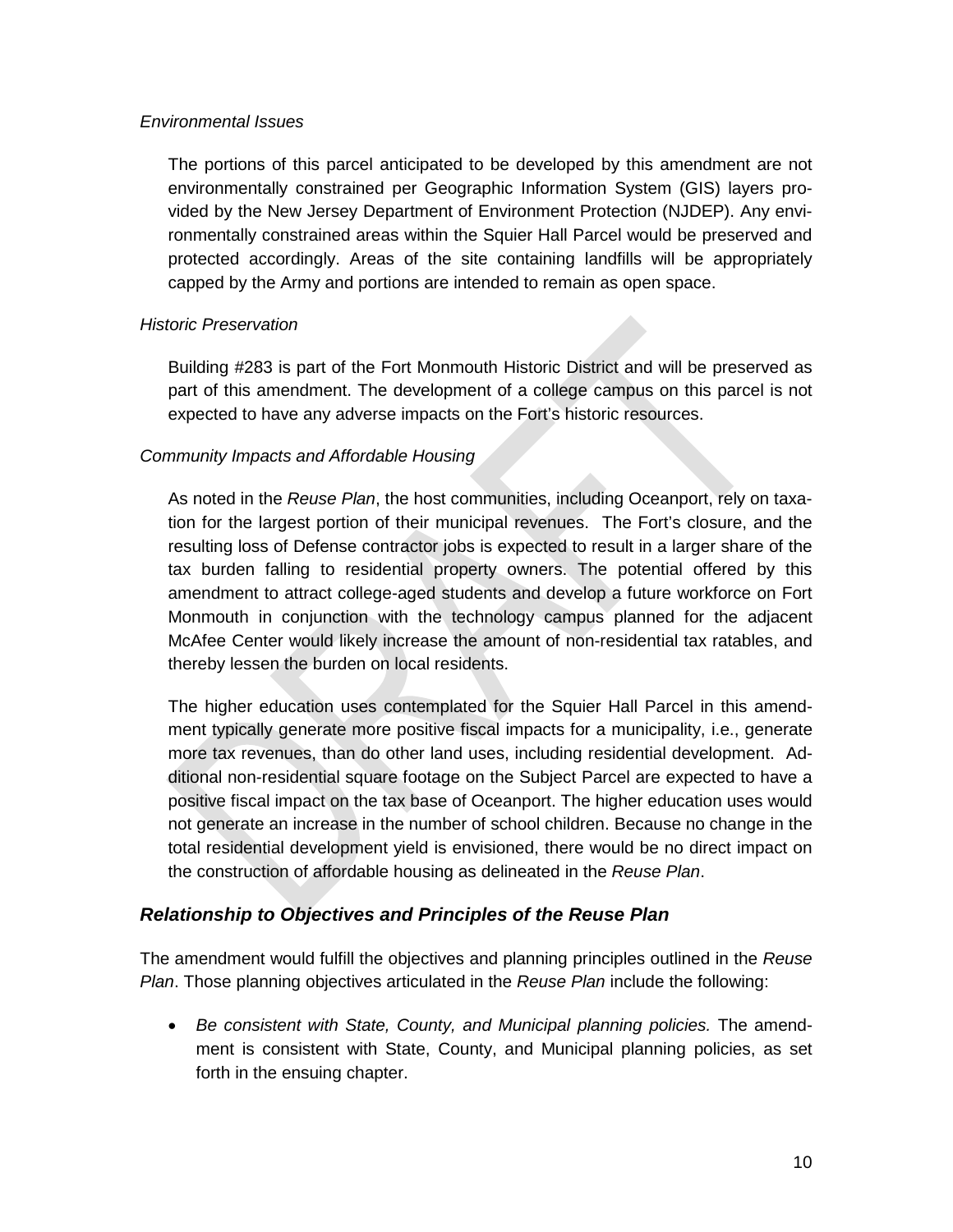- *Focus on business retention and attraction, job replacement, and employee training.* This amendment would provide for increased flexibility to aid FMERA in its efforts to attract suitable businesses that wish to relocate to Fort Monmouth and that have the potential to replace jobs lost when the Fort closed by providing the opportunity for potential businesses to partner with the University and pull from an on-site pool of potential interns and recent graduates.
- *Be founded on market and economic analysis.* This amendment responds to the marketplace by permitting an alternative development scenario designed to attract non-residential users to the Oceanport Reuse Area.
- *Leverage Fort assets (people, infrastructure, location)*. The amendment affords FMERA with an opportunity to leverage existing assets through the Reuse of Building #283 within the Oceanport Reuse Area and to attract students and develop the future workforce on Fort Monmouth. Proximity to the McAfee Center, planned for reuse as a future technology campus, ideally positions students for potential research, internship and other opportunities within walking distance.
- *Be a green community model.* Preservation of Building #283 and open space areas furthers the Plan's green building sustainability goal to maximize the adaptive reuse of existing buildings and infrastructure.

The amendment further advances a number of key planning principles from which the overall concepts in the *Reuse Plan* were devised:

- *Principle #1: Decreasing Density West to East & Creating Mixed-Use Live/Work/Leisure Centers*. The amendment contemplates the creation of a college campus with areas of open space in the center of Fort Monmouth, which complements the diverse existing uses, including a mix of neighborhood amenities, professional offices, residential, retail and planned tech-focused business.
- *Principle #2: Link centers & increase mobility with connected transit infrastructure serving the region and the Fort*. The amendment does not preclude the potential to create an extensive system of bikeways, pedestrian trails and sidewalks as envisioned in the *Reuse Plan*.
- *Principle #3: Enhance auto mobility and redevelopment capacity with targeted roadway infrastructure improvements.* This amendment does not preclude the enhancement of auto mobility and redevelopment capacity with targeted roadway infrastructure improvements as set forth in the *Reuse Plan.*
- *Principle #4: Combine open space, habitat, and water resources to establish a continuous Blue – Green belt.* The amendment does not preclude the creation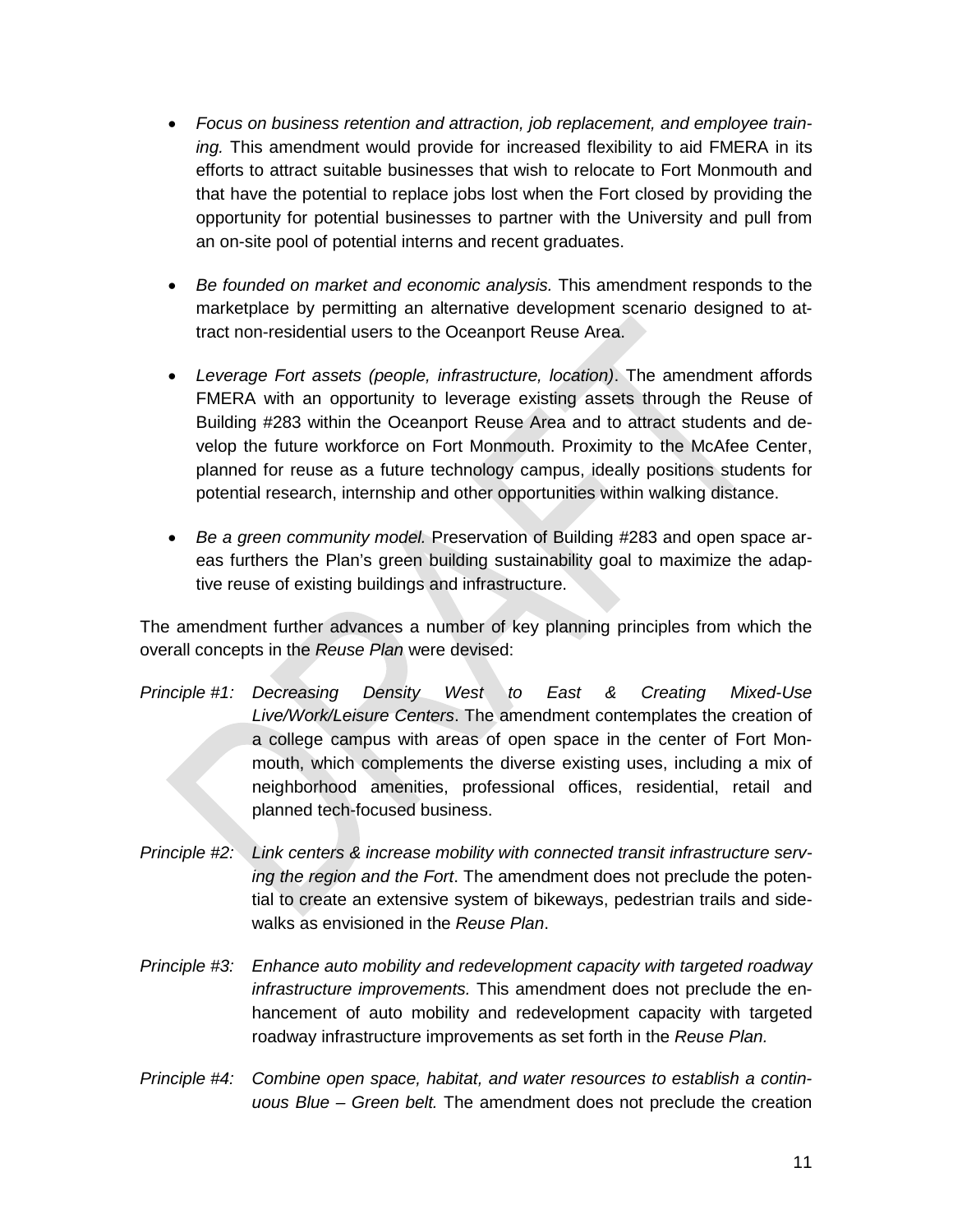of an open space network consisting of environmentally sensitive areas, including wetlands, watercourses, and habitats. This development contemplates the creation of a 12-foot-wide multi-use trail.

- *Principle #5: Utilize the Blue – Green belt as an armature for enhanced bicycle and pedestrian mobility throughout the Fort.* The amendment would not preclude the development of the bike path or trails envisioned as part of the *Reuse Plan*. This development contemplates the creation of a 12-footwide multi-use trail.
- *Principle #6: Remove Fort boundaries & extend existing land uses to reconnect the Fort to the communities.* The amendment contemplates the creation of a multi-use trail throughout the property to provide connectivity throughout Fort Monmouth.
- *Principle #7: Leverage existing Fort Monmouth assets (People, Buildings, Technology, and Infrastructure).* The amendment affords FMERA with an opportunity to leverage existing assets of the Oceanport Reuse Area, i.e., Building 283, to attract new higher education uses to the site, provide the surrounding community with additional higher education opportunities and to develop the future workforce on Fort Monmouth. Proximity to the McAfee Center, planned for reuse as a future technology campus, ideally positions students for potential research, internship and other opportunities within walking distance. The amendment would not involve the removal of any buildings identified in the *Reuse Plan* as being required for preservation.

In summary, the amendment is consistent with the *Reuse Plan* elements, objectives and planning principles.

## <span id="page-13-0"></span>*Relationship to FMERA Directive*

To implement the *Fort Monmouth Reuse and Redevelopment Plan*, the New Jersey State legislature empowered the Fort Monmouth Economic Revitalization Authority (FMERA) to adopt any modifications or amendments to the *Reuse Plan* and adopt development and design guidelines and land use regulations to implement the plan.

Pursuant to P.L.2010, c. 10 (N.J.S.A. 52:27I-18 et. seq.), FMERA's purpose is the following:

*to oversee, administer, and implement the [Reuse Plan] as provided in this act, in a manner that will promote, develop, encourage, and maintain employment, commerce, economic development, and the public welfare; to conserve the natural resources of the State; to provide housing, including hous-*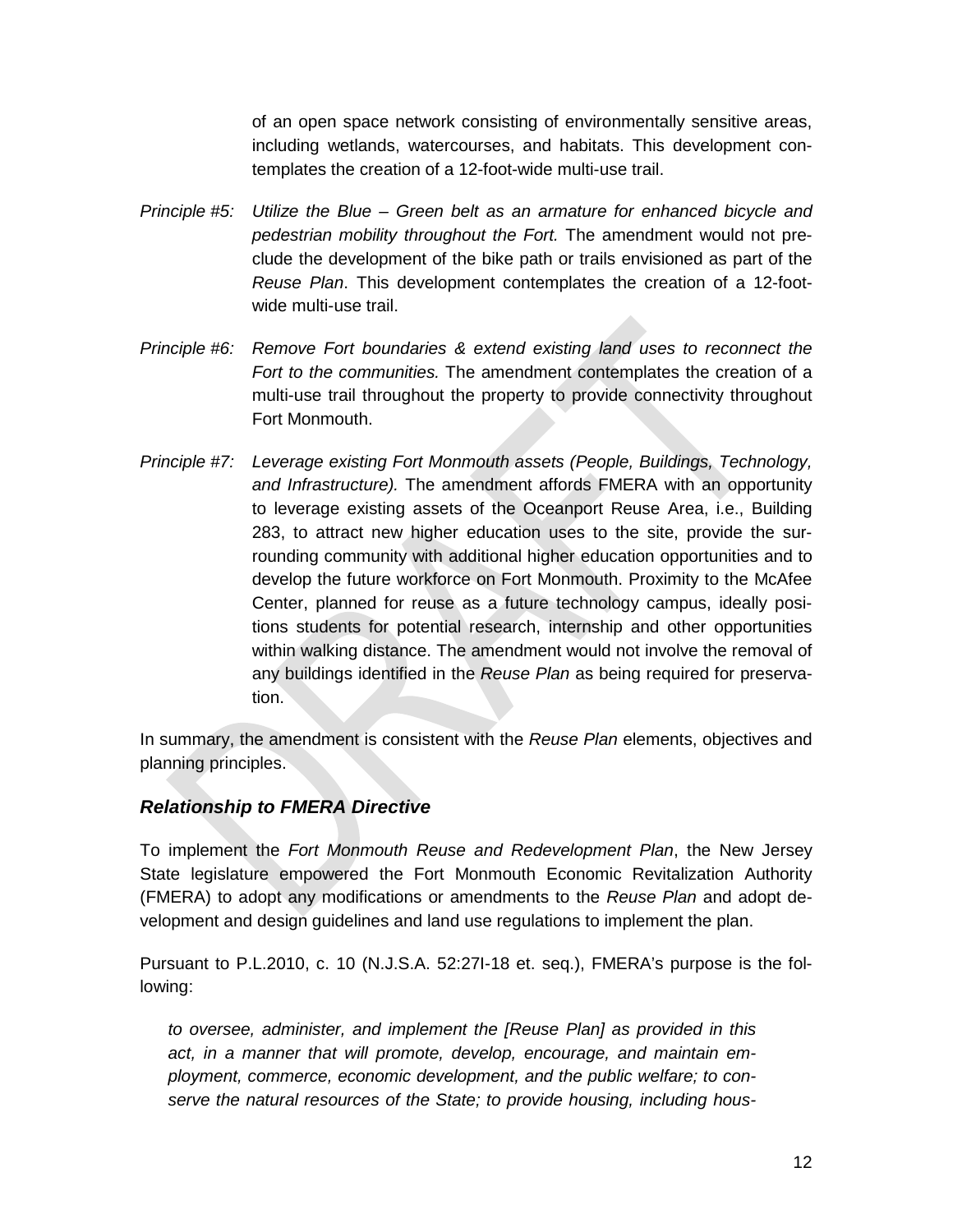*ing to address identified needs related to homelessness; and to advance the general prosperity and economic welfare of the people in the host municipalities, the county, and the entire State by cooperating and acting in conjunction with other organizations, public and private, to promote and advance the economic use of the facilities located at Fort Monmouth.*

The *Reuse Plan* amendment would advance both FMERA's stated purpose and the public welfare, by promoting, developing, encouraging and maintaining employment and economic development, and it would advance the public welfare by furthering the adaptive reuse of an existing facility and roadway network at the Fort.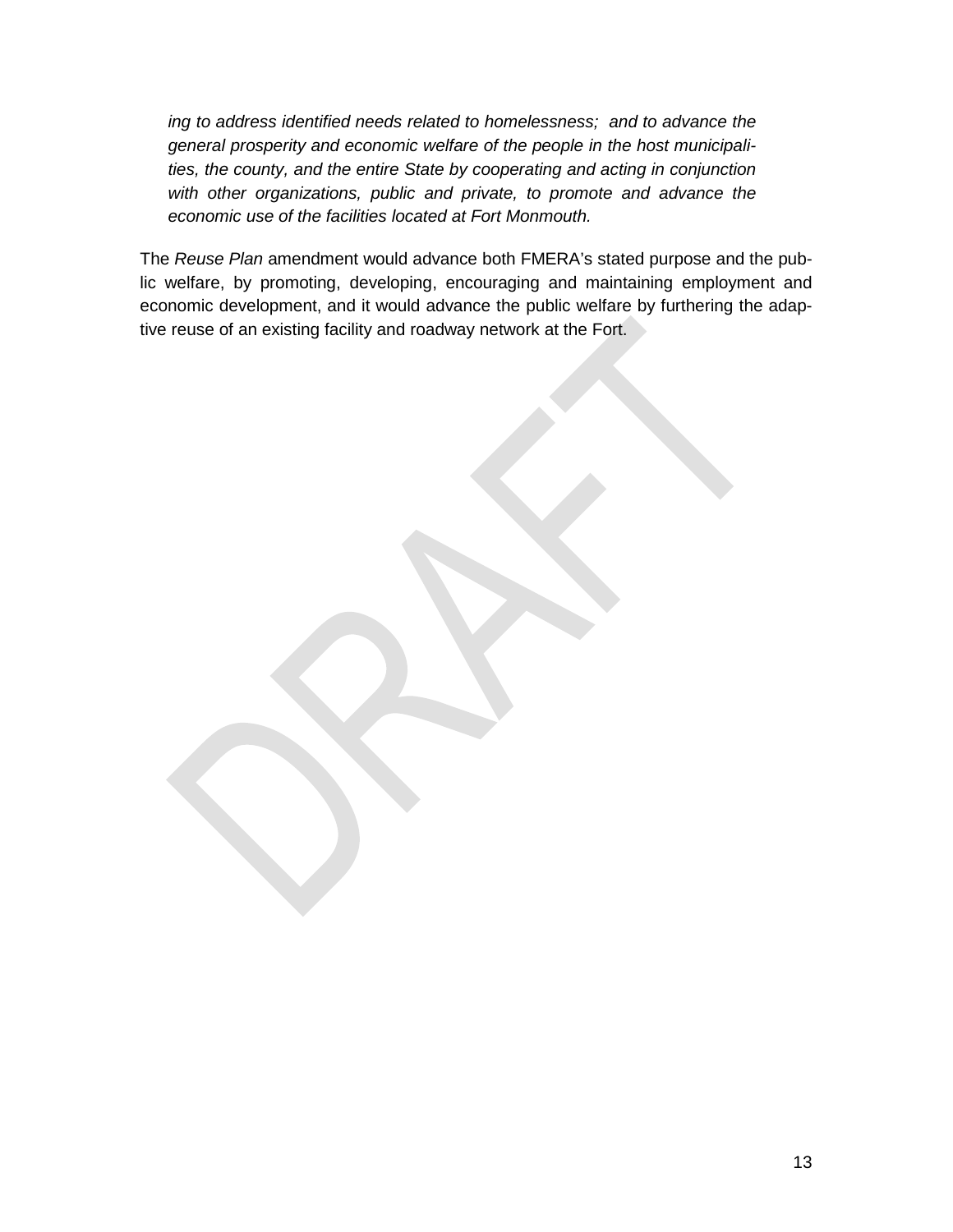# <span id="page-15-0"></span>**IV. Relationship to State, County and Municipal Planning Objectives**

### <span id="page-15-1"></span>*State Development and Redevelopment Plan (SDRP)*

On March 1, 2001, the State Planning Commission readopted the State Development and Redevelopment Plan (SDRP). In the SDRP, the Oceanport Reuse Area is classified as Planning Area 1, Metropolitan Planning Area (PA-1). The SDRP defines Metropolitan Planning Areas as areas that "provide for much of the state's future redevelopment; revitalize cities and towns; promote growth in compact forms; stabilize older suburbs; redesign areas of sprawl; and protect the character of existing stable communities." The amendment is well-reconciled with the guiding policies and policy objectives of the adopted SDRP for the Planning Area 1, Metropolitan Planning Area.

Consistent with the goals for the PA-1, the amendment promotes the type of redevelopment needed to transform this area of the Oceanport Reuse Area into a vibrant, mixeduse community with compact development that will ensure efficient utilization of scarce land resources while also carefully protecting the character of surrounding communities. Also, in accordance with the objectives for PA-1, the amendment allows for redevelopment in a location well served by existing transportation networks, which is consistent with the plans for the Oceanport Reuse Area.

## <span id="page-15-2"></span>*Monmouth County Open Space Plan*

The Monmouth County Open Space Plan, adopted by the Monmouth County Planning Board in August 2006 as an element of the Monmouth County Growth Management Guide, specifically advocates the acquisition of a portion of the Fort Monmouth property as a new County park site. To fulfill this acquisition, Monmouth County filed a Notice of Interest for park and recreation lands within Fort Monmouth. The County subsequently filed an application to the National Park Service's Federal Lands to Park Program for a Public Benefit Conveyance, which was endorsed by the three host municipalities of Eatontown, Oceanport and Tinton Falls. This amendment is not inconsistent with the County's goals for open space in the Oceanport Reuse Area.

### <span id="page-15-3"></span>*Fort to Village Plan: A Vision for Oceanport's Fort Monmouth*

Although the development of the former Fort properties in Oceanport will be governed by the land use regulations and design guidelines adopted by FMERA, as a point of information, the former Fort properties in Oceanport are included within the "master plan" for Fort Monmouth, i.e., the *Reuse and Redevelopment Plan.* However, a vision for the redevelopment of the fort is provided in *Fort to Village Plan: A Vision for Oceanport's Fort Monmouth*. This document was incorporated as an amendment to the Master Plan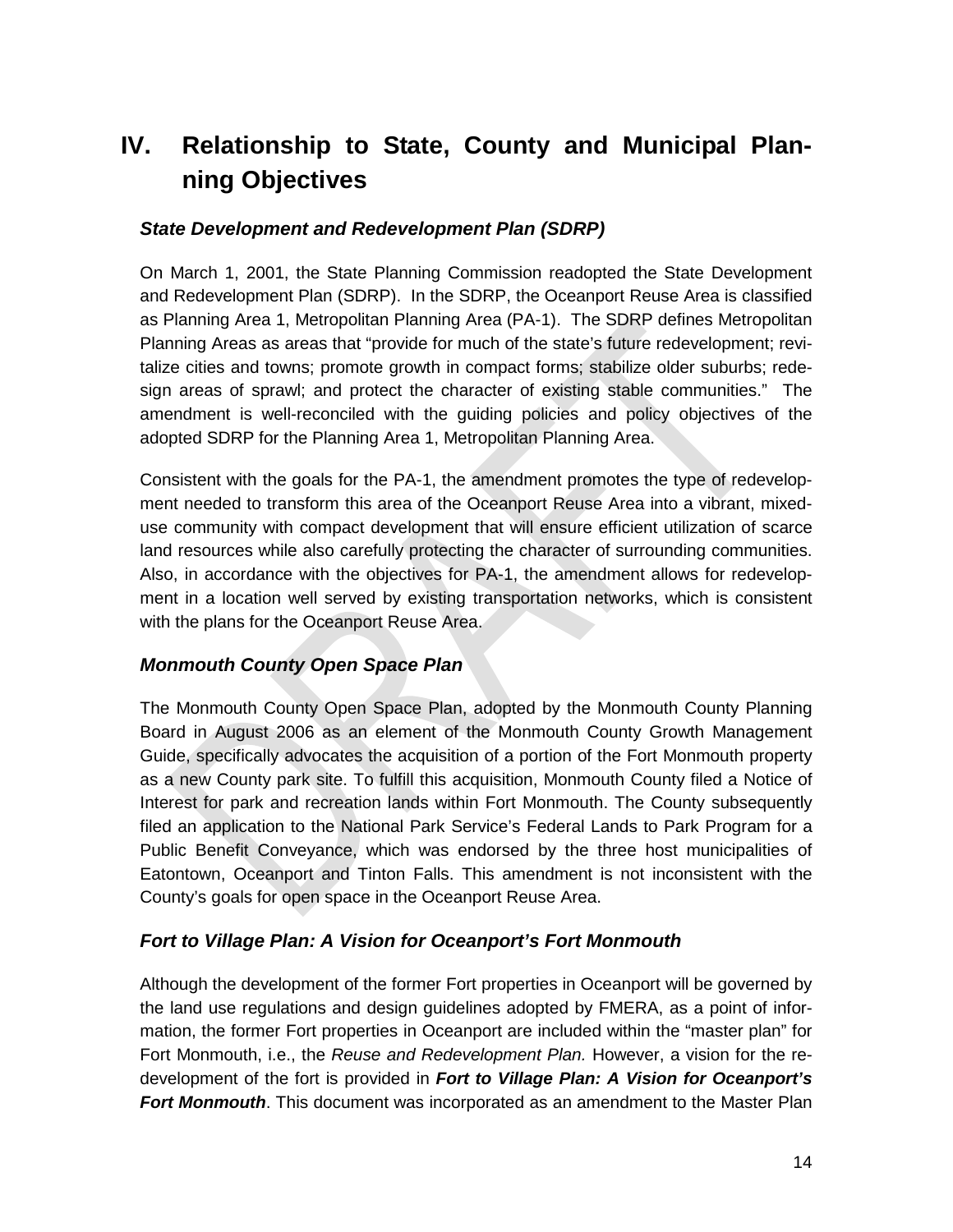which was adopted by the Oceanport Planning Board on April 23, 2008. The Plan envisioned the Squier Hall parcel to be used as a central park feature in concert with the McAfee Corporate District. The plan envisioned the McAfee Corporate District to be developed as a corporate office campus or for educational uses. This amendment permits open space, active recreation uses, and educational uses on the Parcel, which is consistent with the concepts proposed in the Fort to Village Plan.

## <span id="page-16-0"></span>*Oceanport Zoning*

The study area lies within the Borough's R-1: Single-Family Residential District under the municipality's current zone plan. This designation permits single-family detached dwellings, parks and playgrounds, municipal buildings, libraries and public schools. The minimum lot size is 30,000 square feet, the maximum height is two stories, or thirty-five feet and the maximum density is 1.5 dwelling units per acre.